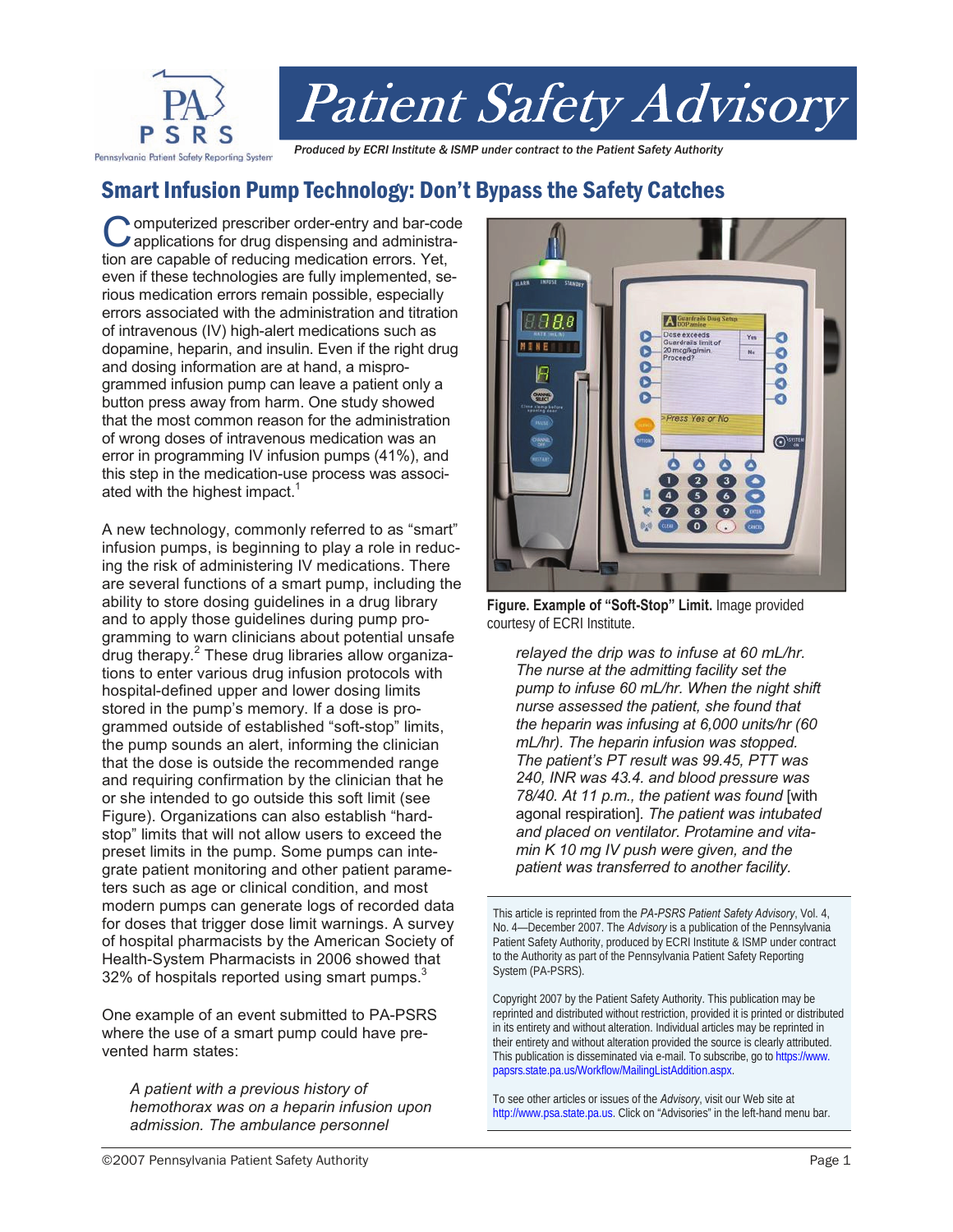## Smart Infusion Pump Technology: Don't Bypass the Safety Catches (Continued)

An example that demonstrates the ability of smart pumps to prevent harm from misprogramming infusion pumps occurred in an emergency department (ED) where a physician wrote an order for **INTEGRILIN** (eptifibatide) but inadvertently prescribed a dose appropriate for **REOPRO**  (abciximab).<sup>4</sup> The Integrilin infusion was initiated and continued for approximately 36 hours after the patient was transferred to a medical/surgical unit. During this time on the unit, the patient's mental status deteriorated. This infusion event occurred while the hospital was switching to a new smart infusion pump. As the nurse transferred the infusion parameters from the old infusion system to the new system, safety software incorporated in the device alerted the nurse that there was a "dose out of range."

The pump would not allow the nurse to continue until a pharmacist was called and the mistake was corrected.

In another case, a hospital's heparin protocol called for a loading dose of 4,000 units followed by a constant infusion of 900 units per hour. The loading dose was administered correctly, but the nurse inadvertently programmed the continuous dose as 4,000 units per hour. Since the pump limit for heparin as a continuous infusion was set at 2,000 units per hour, the infusion device would not start until the dose was corrected.

Unfortunately, errors may still occur when using this technology. Numerous reports sent to PA-PSRS include examples of errors associated with the use of smart infusion pumps. Some examples include similar types of errors that may occur with the use of general infusion pumps. For example, one contributing factor to the misprogramming of smart infusion pumps arises when organizations do not use standardized concentrations of high-alert medications.

*Hospital policy dictates that the standard Levophed solution is 4 mg/500 mL. The pharmacy sent 4 mg/250 mL. The nurse programmed the smart pump incorrectly by entering the standard solution (4 mg/500 mL). The medication was titrated to achieve a systolic blood pressure of 90. Patient did not suffer any adverse effects as result of error.*

*Patient had heparin infusing per standard protocol. On assessment, smart pump was found to be programmed incorrectly. The patient was to receive 1,000 units or 20 mL/hr. Pump was programmed for the 25,000 units in 250 mL concentration. Bag* 

*hanging was the 25,000 units in 500 mL concentration. Therefore, patient was receiving half the ordered dose. The patient's next* [activated partial thromboplastin time (aPTT)] *was subtherapeutic.* 

There are many examples of "wrong rate" medication errors in reports submitted to PA-PSRS, involving general infusion pumps as well as smart infusion pumps when practitioners inadvertently switch IV lines between separate infusion pumps or dualchambered infusion pumps.

*This unit received the patient from the critical care setting with an insulin infusion 0.4 mL/hr and IV fluid at 100 mL/hr. When the patient was disconnected from the pump to reprogram the smart pump to the medical surgical profile, the infusion lines were inadvertently switched. When the pumps were restarted, the patient received the insulin at the IV fluid rate and the patient received approximately 40 units of insulin. The patient's blood sugar was immediately checked and was down from 200 to 100.*

Wrong-dose errors have been reported to PA-PSRS when inaccurate patient weights were used to calculate and program weight-based doses on smart pumps, because of mixups between weight in pounds and weight in kilograms.

*Nurse set the dopamine infusion via smart pump at 170 kg as weight instead of 170 lbs. Corrected by the nurse and the doctor made aware.* [Vital signs were] *monitored.*

Because new types of information—more than just rate and volume to be infused—are entered into smart pumps, there is now an opportunity for new types of errors associated with these pumps. For example, practitioners may inadvertently choose the wrong drug or the wrong unit of measure in the smart pump's library.

## **Wrong Drug**

*The nurse incorrectly programmed the smart pump for a Lasix infusion instead of Brevibloc as was ordered. The rate was infusing at 5 mL/hr instead of the ordered 17.5 mL/hr dose.* 

*Upon assessment,* [staff] *found Levophed running on a smart pump programmed for neosynephrine infusion at 200 mcg/min. The Levophed solution was not scanned prior to administration and the wrong medication*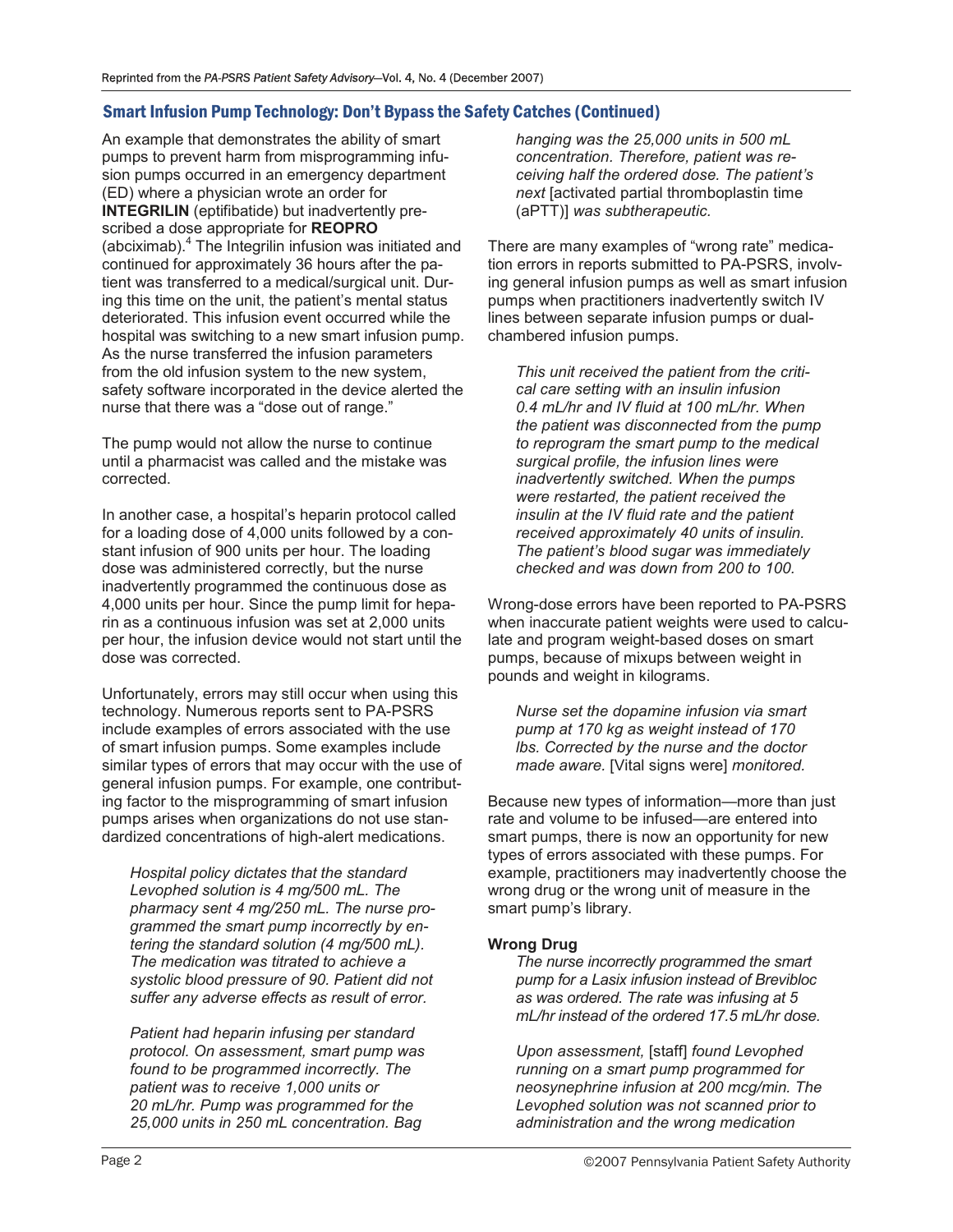## Smart infusion Pump Technology: Don't Bypass the Safety Catches (Continued)

*was administered. The patient had orders for both vasopressors.*

## **Wrong Unit of Measure**

*Labetalol ordered to run intravenously at 5 mg/hr. The smart pump's library was set for mg/min and the medication was given at 5mg/min.* [emphasis added]

*Propofol was ordered at 80 mcg/kg/hr but was programmed at 80 mcg/kg/min. The rate was changed and the patient was overly sedated but there was no change in the vital signs. The medication was discontinued and the physician was made aware.* [emphasis added]

One Serious Event reported to PA-PSRS occurred when the smart pump was programmed at a 10-fold overdose because there was no preprogrammed dose limit in the library.

*Nurse hung the patient's* [total parenteral nutrition (TPN)] *to run at 625 mL/hr instead of the ordered 62.5 mL/hr x 24 hours. The infusion pump was incorrectly programmed at 625 mL/hr. Depending on pump library chosen, there is no hard stop for the TPN, which allowed the incorrect entry. Error discovered after 1 hour and 30 minutes when the patient became short of breath. The patient was treated appropriately for elevated potassium and glucose, but three hours later the patient coded and expired.*

## **Overridden Libraries**

Equally important as the built-in safety capabilities of the smart pump is the role of the clinician to consistently use the technology to its fullest potential. As with other technologies, clinicians have sometimes bypassed its use, only to realize its true value after a serious error has occurred that could have been prevented with the technology.<sup>5</sup>

Rothschild et al. indicated that IV medication errors and adverse drug events were frequent and could be detected using smart pumps. However, violations during the intervention periods included 571 (25%) bypasses of the drug library. The authors concluded that there was no measurable impact found on the serious medication-error rate, likely in part due to poor compliance. The study concluded that although smart pumps have great promise, technological and nursing behavioral factors must be addressed. $6$  It is noted that this study was conducted with an early-generation smart

pump that required users to opt into the drug library. Most newer pumps encourage use of the drug library by presenting it to the user at startup and allowing the user to opt out if necessary.

The following account describes one instance of bypassing a drug library. A 19-year-old obese woman, who had recently undergone cesarean section delivery of a baby, presented in the ED with dyspnea. Believing the patient had developed a pulmonary embolism, the physician prescribed an IV heparin bolus dose of 5,000 units followed by a heparin infusion at 1,000 units per hour. After administering the bolus dose, a nurse started the heparin infusion but misprogrammed the pump to run at 1,000 mL per hour, not 1,000 units per hour (20 mL per hour). By the time the error was discovered, the patient had received more than 17,000 units (5,000 unit loading dose and about 12,000 units from the infusion) in less than an hour. A smart pump with dosing limits for heparin had been used, so the programming error should have been recognized before the infusion was started. However, the nurse had elected to bypass the dosechecking technology and had used the pump in its standard mode. Fortunately, the patient did not experience adverse bleeding, as her aPTT values were as prolonged as 240 seconds when initially measured and 148 seconds two hours later. Further investigation of this event uncovered that, like the nurse involved in this error, most nurses in this hospital were bypassing the dose-checking technology available with the smart pumps. $5$ 

There are many reports in PA-PSRS of clinicians who override the library to infuse medications, thus bypassing the built-in capabilities of the pumps.

*The smart pump was not programmed using guide rails and programmed as basic infusion. The rate was programmed 50 mL/hr for a 14-year-old patient receiving amiodarone. The order was for 50 mg/hr, which should have run at 27.7 mL/hr. The patient became short of breath. The nurse was notified, and incentive spirometry and nebulizer treatments were given. Patient stated he had relief with the treatments but not complete relief. The patient was unable to sleep overnight and had to sit straight up while in bed to breathe well. It was discovered the next day that amiodarone was infusing at too high a rate, and the rate was adjusted. The infusion dose corrected and the patient was able to breathe better after the dose corrected.* [emphasis added]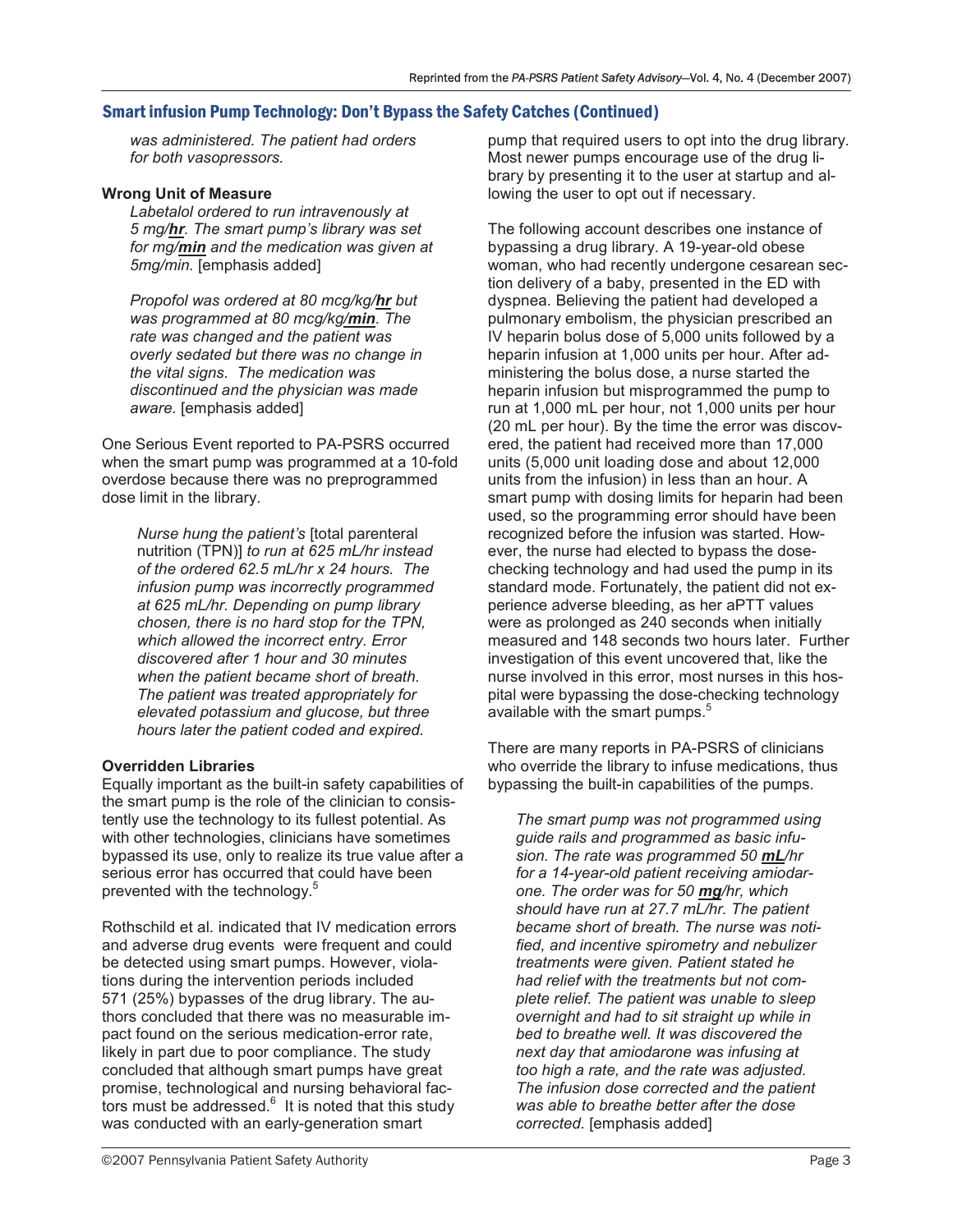## Smart infusion Pump Technology: Don't Bypass the Safety Catches (Continued)

*Nurse hung a* [peripheral parenteral nutrition] *via pump but bypassed the drug library and programmed the rate at 417 mL/hr instead of the ordered rate 41.7 mL/hr.*

*Nurse programmed smart pump to infuse heparin at 650 mL/hour instead of ordered dose of 650 units/hour. Drug library not used to program the heparin in the smart pump. The physician was notified and the heparin was discontinued. The patient's lab values checked and protamine sulfate administered.* [emphasis added]

*The nurse found the patient's Lasix drip infusing at 100 mg/hour instead of ordered rate of 10 mg/hour. The correct drip rate was recorded on the pharmacy label, but the drug library in smart pump was not utilized to program the infusion and automatically compute dosage. The incorrect rate was infusing for 1.5 hours; no untoward reaction.* [emphasis added]

Studies about smart pump implementation have provided some answers about why clinicians have chosen to bypass the dose-checking technology, including

- falsely low perceptions of risk;
- failure to make adjustments in the drug library when alerts are not credible;
- extra work to use the technology, time pressures, distractions, interruptions;
- clinical emergencies; and
- a culture that inadvertently supports at-risk behaviors, including technology workarounds.<sup>1-3</sup>

Smart pumps that turn on in standard mode (i.e., no dose checking) or default to standard mode can also discourage compliance, as it takes extra effort to switch the pump to the dose-checking mode and to access the library. Most pumps sold today (and all pumps that received a high rating in ECRI Institute's October 2007 evaluation of general-purpose pumps<sup>7</sup>) encourage use of the drug library by presenting the library to the user at start-up and allowing the user to opt out when necessary. In reviewing data from facilities that use modern drug library software, ECRI Institute found usage compliance rates

above 90%, depending on whether the drug library includes most drugs and fluids used by each care area.<sup>8</sup> Data-mining tools such as software that parses through pump logs can be used to improve compliance by monitoring use of the drug library and telling nursing management which drugs see the most alerts in each care area.

## **Safe Practice Strategies**

Healthcare providers can compare using smart pump technology to using a seatbelt. Unlike airbags, which are safety features that are not optional and not subject to being bypassed by the user, seatbelts are an *optional* safety feature. They can be bypassed, just like dose-checking technology, despite a policy that may require their use. Thus, it is not enough to purchase smart pumps, program the library once, distribute the pumps, educate users, and hope that the dose-checking feature will always be used. Facilities can prepare to maintain their systems by collecting and reviewing log analysis data on a regular basis and modifying drug libraries when necessary. Such activities can support a larger initiative to create a culture of safety that drives clinicians to avoid bypassing such a safety feature, or to report conditions that encourage work-arounds so they can be remedied. A culture of safety also promotes the critical thinking necessary to evaluate pump alerts from a clinical and safety perspective, significantly limiting overrides to situations that have been fully appraised. Thus, a culture of safety is fundamental to both compliance with using the smart pump technology as well as heeding the alerts that may arise. In addition, organizations may consider some of the following steps if they are considering purchasing and implementing smart infusion pumps in the near future:<sup>9</sup>

- Just like other forms of technology, a readiness assessment is essential with particular attention to the organizational culture when planning for the use of this technology.
- Establish a multidisciplinary team to determine best practices including IV-related policies and procedures and standardized concentrations, dosing units (e.g., mcg/min versus mcg/kg/min), and drug nomenclature, which should be consistent with what appears on the medication administration record, the pharmacy computer system, and other technology used in the institution.
- Determine dosage limits for infusions and bolus doses on the basis of current policy and practice, the literature, and consensus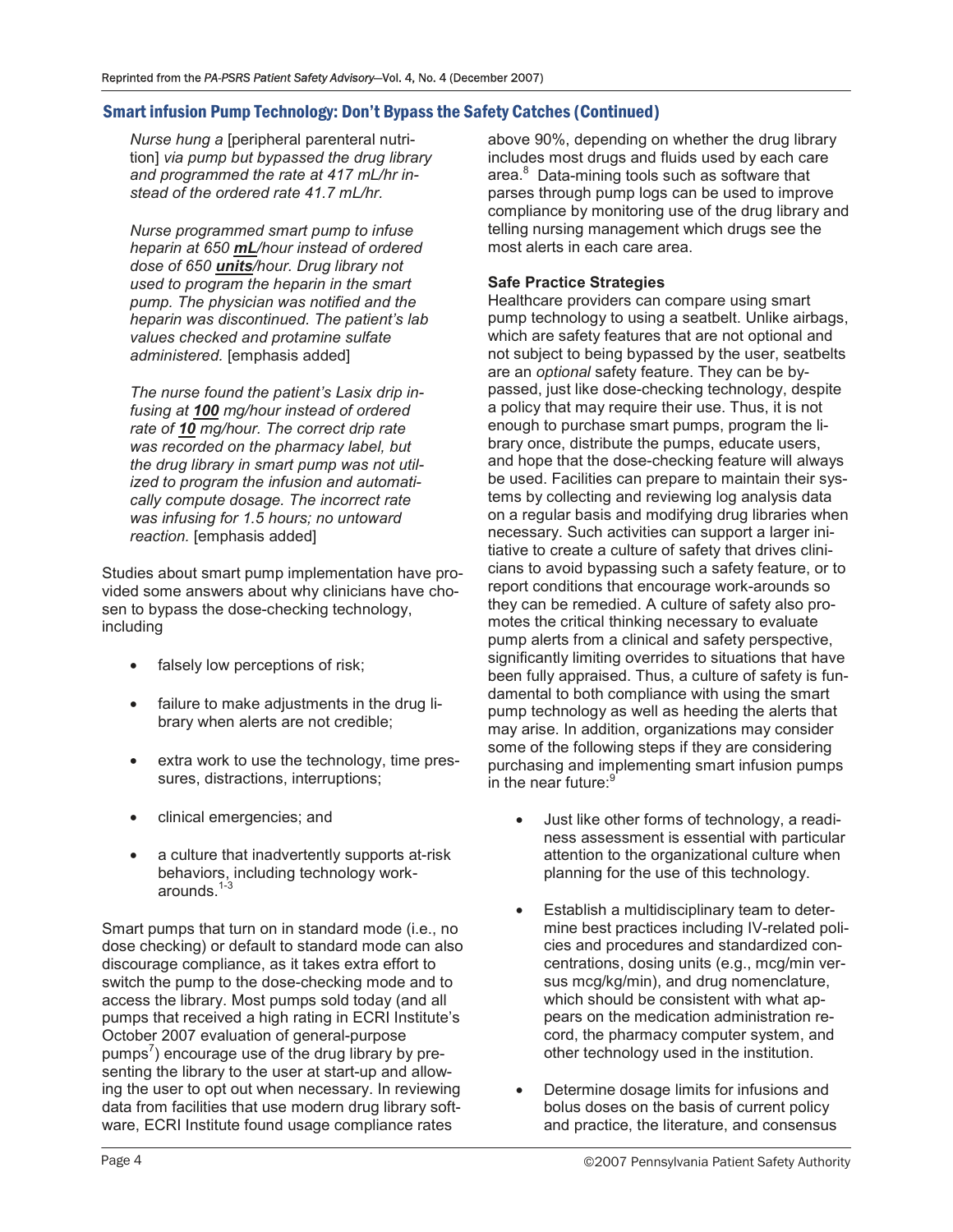## Smart infusion Pump Technology: Don't Bypass the Safety Catches (Continued)

among the group. Also decide which dose limits require a hard stop versus a soft stop.

- Develop care-area-based dosage limits (e.g., for adult intensive care unit [ICU], adult general care, pediatric ICU, pediatric general care, labor and delivery, anesthesia) and procedures for nurses to follow when a drug is not in the software library or a nonstandard concentration must be used.
- Another important enabler of smart pump technology is the use of wireless connectivity. With the addition of a wireless card on each pump (similar to those used for laptop computers), wireless coverage in care areas, and a server to house and process information, a facility can regularly download event/alarm logs from the pumps and upload new drug libraries to them, all without the need to locate and touch each device. ECRI Institute considers the use of wireless technologies to be a critical part of maintaining a practical, flexible dose error reduction system and permitting further software upgrades and updates to devices over time.<sup>7</sup>

Additional measures for facilities to consider that can nurture compliance with smart pump technology and attention to the alerts include the following:

- Analyze pump logs, evaluate overrides (which can point to mismatches between limits and typical care practice) and reprogrammings (which indicate a "good catch"), and make necessary adjustments to the drug library.
- Monitor and measure compliance with the technology to identify and remove any

barriers to the safe and appropriate use of these pumps.

- Publicize salient examples of "good catches" to frontline caregivers to underscore the utility of drug libraries.
- Conduct focus groups and satisfaction surveys to solicit nursing feedback.

Do not have healthcare clinicians view the dosechecking feature of smart pumps as an option that can be turned on or off. The alerts that arise from the system should not be allowed to be bypassed without serious consideration. For every error like those described above, there are many more that have been prevented because smart pump technology has been employed. There is little doubt that smart pumps can save lives if properly implemented *and* used.

#### **Notes**

1. Adachi W, Lodoice AE. Use of failure mode and effects analysis in improving the safety of i.v. drug administration. *Am J Health Syst Pharm* 2005 May 1;62(9):917-20.

2. Keohane CA, Hayes J, Saniuk C, et al. Intravenous medication safety and smart infusion systems. *J Infus Nurs* 2005 Sep-Oct;28 (5):321-28.

3. Pedersen CA, Schneider PJ, Scheckelhoff DJ. ASHP national survey of pharmacy practice in hospital settings: dispensing and administration—2005. *Am J Health Syst Pharm* 2006 Feb 15;63 (4):327-45.

4. Institute for Safe Medication Practices. "Smart" infusion pumps join CPOE and bar coding as important ways to prevent medication errors. *ISMP Medication Safety Alert!* 2002 Feb 6;7(3):1.

5. Institute for Safe Medication Practices. Smart pumps are not smart on their own. *ISMP Medication Safety Alert!* 2007 Apr 19;12(8):1-2.

6. Rothschild JM, Keohane CA, Cook EF, et al. A controlled trial of smart infusion pumps to improve medication safety in critically ill patients. *Crit Care Med* 2005 Mar;33(3):533-40.

7. ECRI Institute. The state of the art: general-purpose infusion pumps. *Health Devices* 2007 Oct;36(10):329-31.

8. Sparnon E. Drug library usage compliance rates. (unpublished analysis on file with author). 2007 Dec 4.

9. Cohen MR, ed. *Medication errors.* 2nd ed. Washington (DC): American Pharmacological Association; 2007:437.